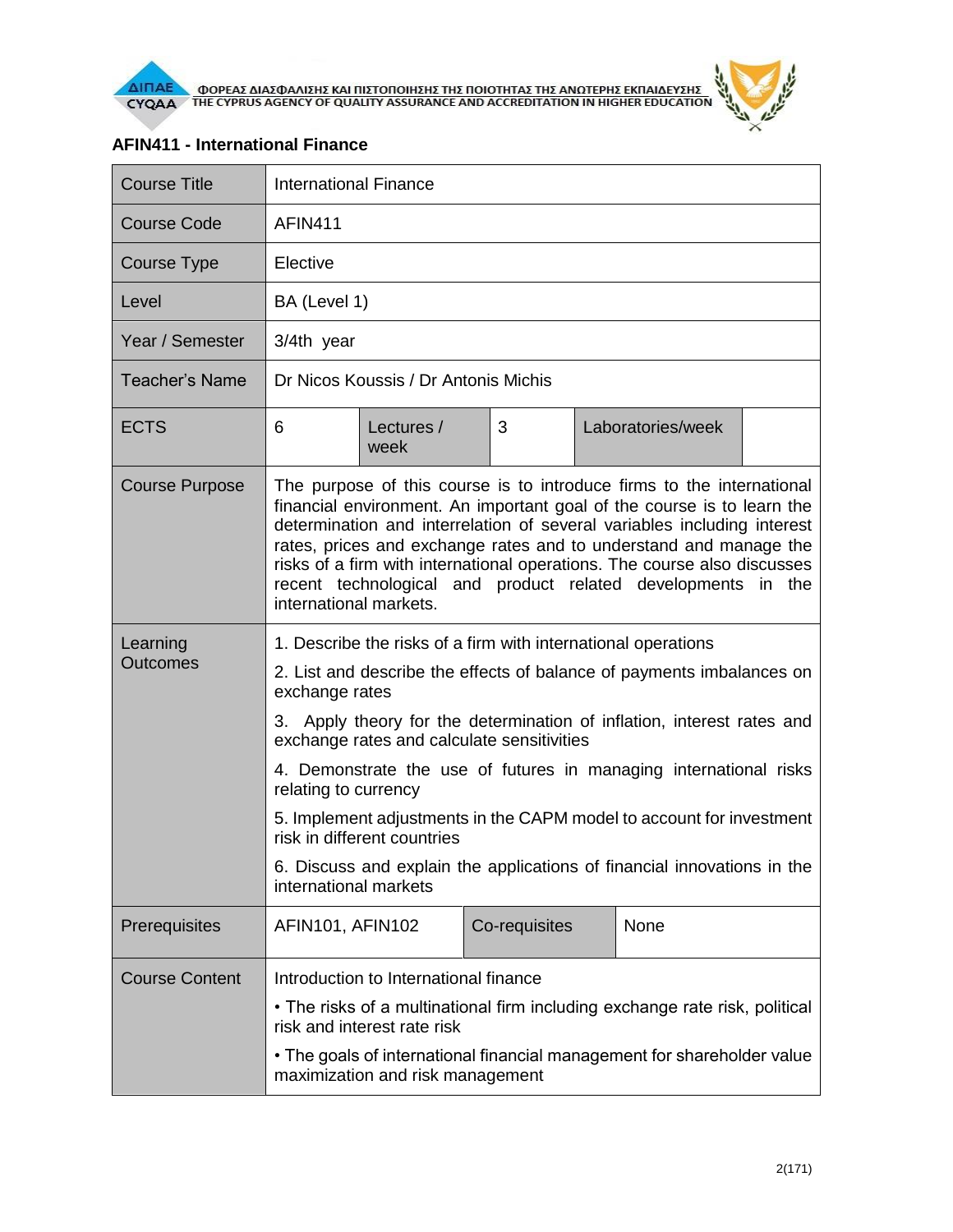

| • National income accounting and the balance of payments                                                                                                                      |
|-------------------------------------------------------------------------------------------------------------------------------------------------------------------------------|
| • The effect of national debt and its effect on import/export industries                                                                                                      |
| • The link between balance of payments imbalances and exchange rates<br>under fixed and floating exchange rate regimes                                                        |
| • The main historical developments of the international monetary<br>environment, the current monetary environment and the reasons for<br>major international financial crises |
| Exchange rate determination and the link with interest rates, prices and<br>economic policy                                                                                   |
| • The Law of One price and absolute and relative purchasing parity                                                                                                            |
| • International version of Fisher Effect connecting inflation, real and<br>nominal interest rates of different countries                                                      |
| • Empirical evidence regarding purchasing power parity and potential<br>reasons for these deviations                                                                          |
| • Interest rate parity by building on the theory of no-arbitrage for forward<br>contracts                                                                                     |
| • The link between expected inflation differences between countries and<br>expected changes in the exchange rates                                                             |
| • Covered interest arbitrage for deviations of interest rate parity                                                                                                           |
| • Understand the short run equilibrium in the product and asset markets<br>and the effects of temporary and permanent shifts in monetary and fiscal<br>policy                 |
| Managing international risks                                                                                                                                                  |
| Using forward, futures and option contracts to hedge currency risk<br>with examples in different industries                                                                   |
| • Foreign investment decisions and the cost of capital of international<br>operations (the international cost of capita using international version of<br>the CAPM            |
| • The effect of taxation on international investment                                                                                                                          |
| Developments in the international markets                                                                                                                                     |
| • Recent developments in international financial markets and the<br>relationships between countries and trade                                                                 |
| • Financial innovation developments such as Credit Default Swaps<br>(CDS) and their impact on economy                                                                         |
| • The impact of CDS on firms' capital structure and its choice of debt<br>financing for high risk investments                                                                 |
| •Other financial innovations in financial markets (e.g., cryptocurrency,<br>crowdsourcing) and impact on financial markets                                                    |